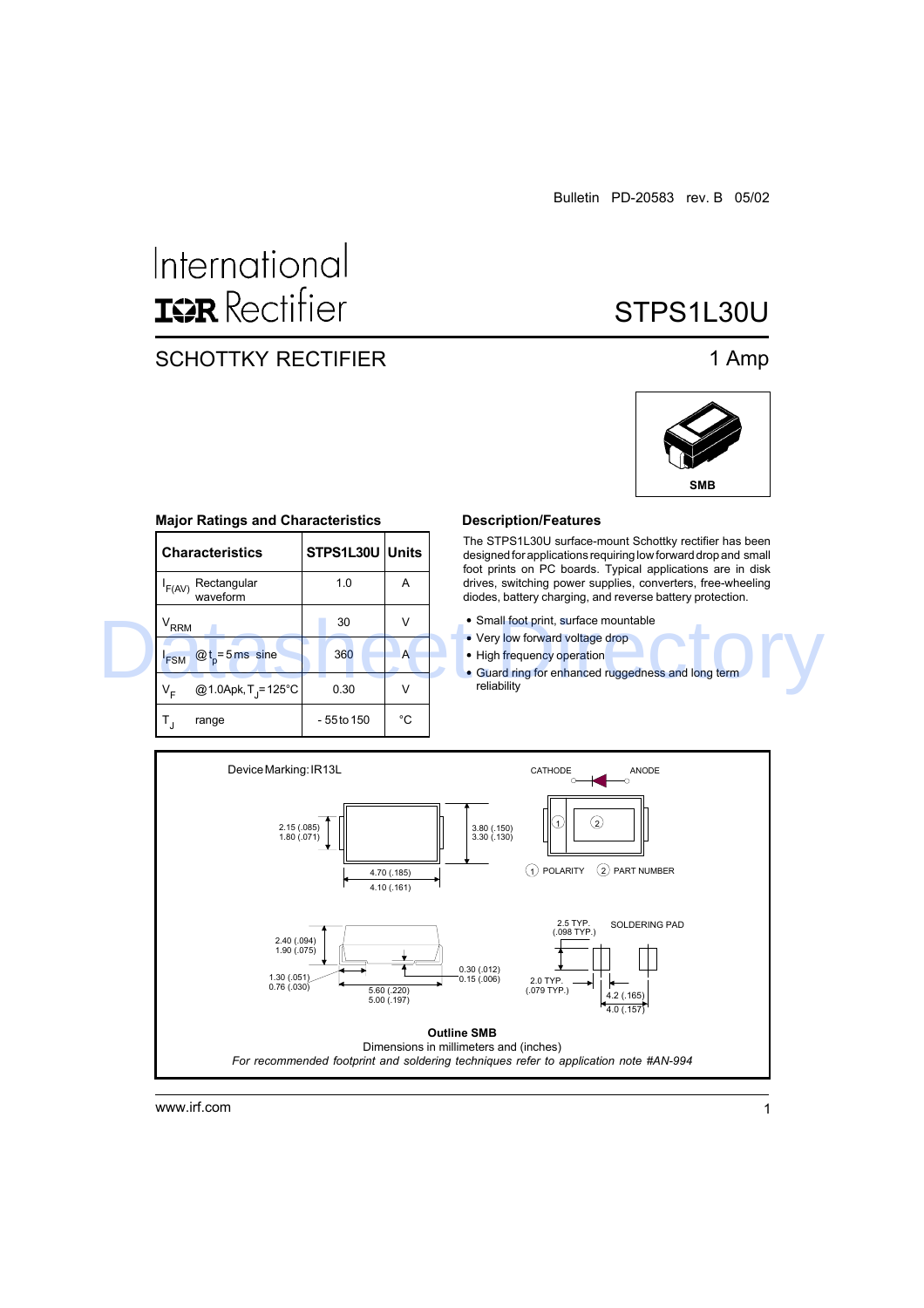# STPS1L30U

## Bulletin PD-20583 rev. B 05/02

# International **ISR** Rectifier

# Voltage Ratings

| Part number                                            | STPS1L30U |  |
|--------------------------------------------------------|-----------|--|
| Max. DC Reverse Voltage (V)                            |           |  |
| V <sub>RWM</sub> Max. Working Peak Reverse Voltage (V) | 30        |  |

# Absolute Maximum Ratings

|          | Parameters                         | Value | Units l | Conditions                                             |                                              |
|----------|------------------------------------|-------|---------|--------------------------------------------------------|----------------------------------------------|
| 'F(AV)   | Max. Average Forward Current       | 1.0   | A       | 50% duty cycle $@T_1 = 106 °C$ , rectangular wave form |                                              |
| 'FSM     | Max. Peak One Cycle Non-Repetitive | 360   | А       | 5µs Sine or 3µs Rect. pulse                            | Following any<br>rated<br>load condition and |
|          | Surge Current                      | 75    |         | 10ms Sine or 6ms Rect. pulse                           | with rated V <sub>RRM</sub> applied          |
| $E_{AS}$ | Non-Repetitive Avalanche Energy    | 9.0   | mJ      | $T_1 = 25 °C$ , $I_{AS} = 0.8$ A, L = 10mH             |                                              |
| 'AR      | Repetitive Avalanche Current       | 1.0   | А       |                                                        |                                              |

# Electrical Specifications

|                | <b>Parameters</b>                 | Value | Units     |                                                                        | Conditions          |
|----------------|-----------------------------------|-------|-----------|------------------------------------------------------------------------|---------------------|
| $V_{FM}$       | (1)<br>Max. Forward Voltage Drop  | 0.420 | v         | @ 1A                                                                   | $T_i = 25 °C$       |
|                |                                   | 0.470 | V         | @ 2A                                                                   |                     |
|                |                                   | 0.300 | V         | @ 1A                                                                   | $T_i = 125 °C$      |
|                |                                   | 0.375 | v         | @ 2A                                                                   |                     |
| 'RM            | Max. Reverse Leakage Current (1)  | 0.2   | mA        | $T_1 = 25 °C$                                                          |                     |
|                |                                   | 5.0   | mA        | $T_i = 100 °C$                                                         | $V_p$ = rated $V_p$ |
|                |                                   | 15    | mA        | $T_1 = 125 °C$                                                         |                     |
| $C_T$          | Max. Junction Capacitance         | 200   | pF        | $V_{\rm p}$ = 5 $V_{\rm nc}$ , (test signal range 100KHz to 1Mhz) 25°C |                     |
| L <sub>S</sub> | <b>Typical Series Inductance</b>  | 2.0   | nH        | Measured lead to lead 5mm from package body                            |                     |
|                | dv/dt Max. Voltage Rate of Change | 10000 | $V/\mu s$ |                                                                        |                     |
|                | (Rated $V_{\rm p}$ )              |       |           |                                                                        |                     |

(1) Pulse Width < 300µs, Duty Cycle < 2%

# Thermal-Mechanical Specifications

|                  | <b>Parameters</b>                                   | Value              | <b>Units</b>  | Conditions          |
|------------------|-----------------------------------------------------|--------------------|---------------|---------------------|
|                  | Max. Junction Temperature Range (*)                 | - 55 to 150        | °C            |                     |
| $T_{\text{stg}}$ | Max. Storage Temperature Range                      | $-55$ to 150       | °C            |                     |
| $R_{thJL}$       | Max. Thermal Resistance<br>/**)<br>Junction to Lead | 25                 | °C/W          | <b>DC</b> operation |
| $R_{thJA}$       | Max. Thermal Resistance<br>Junction to Ambient      | 80                 | $\degree$ C/W | <b>DC</b> operation |
| wt               | Approximate Weight                                  | 0.10(0.003) g(oz.) |               |                     |
|                  | Case Style                                          | <b>SMB</b>         |               | Similar to DO-214AA |
|                  | Device Marking                                      | IR <sub>13</sub> L |               |                     |

(\*\*) Mounted 1 inch square PCB thermal runaway condition for a diode on its own heatsink dTj Rth( j-a)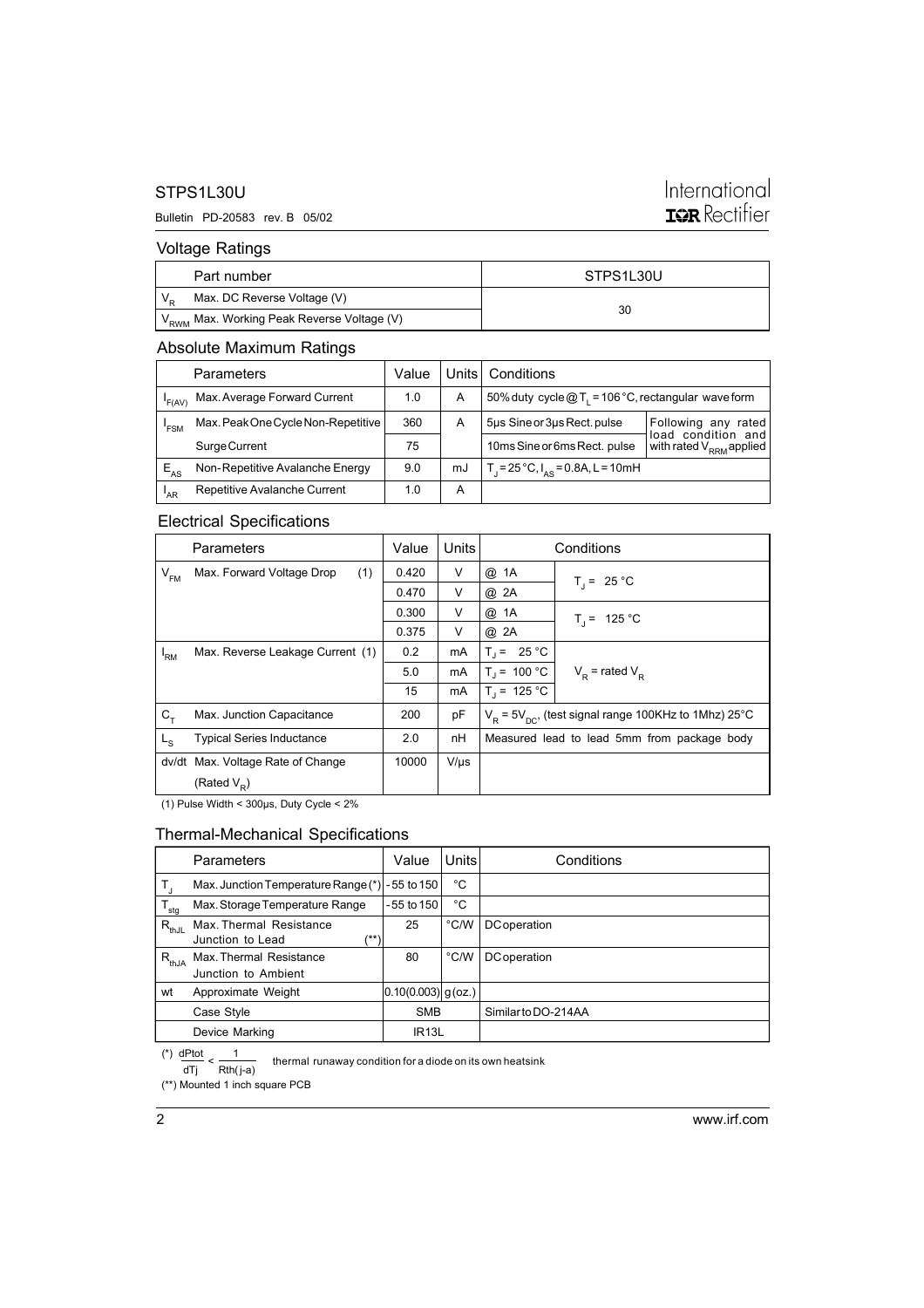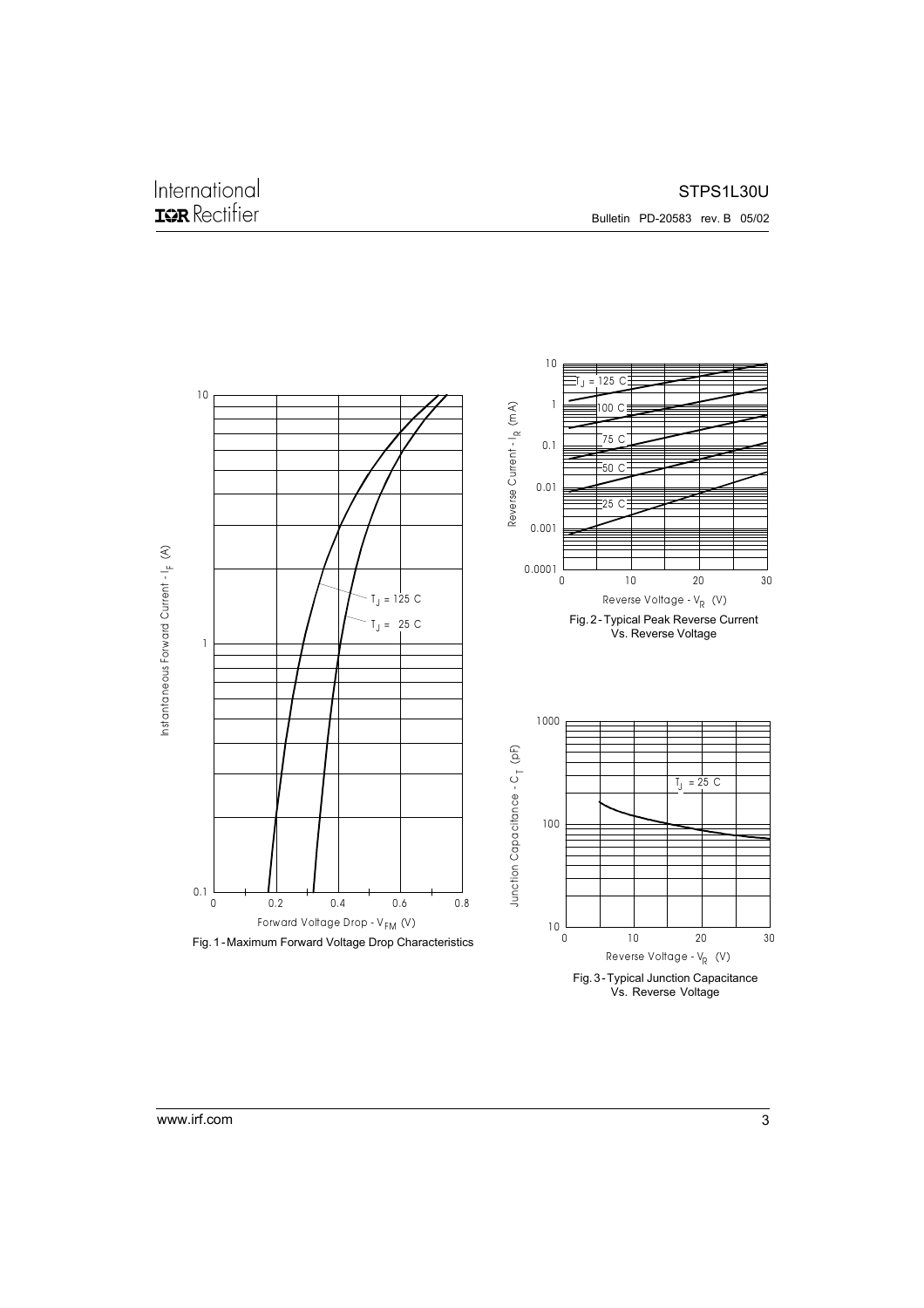### STPS1L30U



Fig. 6 - Maximum Peak Surge Forward Current Vs. Pulse Duration

```
(2) Formula used: T_{\text{C}} = T_{\text{J}} - (Pd + Pd_{\text{REV}}) \times R_{\text{thJC}};Pd = Forward Power Loss = I_{F(AV)} XV_{FM} @ (I_{F(AV)} / D) (see Fig. 6);
Pd_{REV} = Inverse Power Loss = V_{R1}^{\prime} x I<sub>R</sub> (1 - D); I<sub>R</sub> @ V_{R1} = 80% rated V<sub>R</sub>
```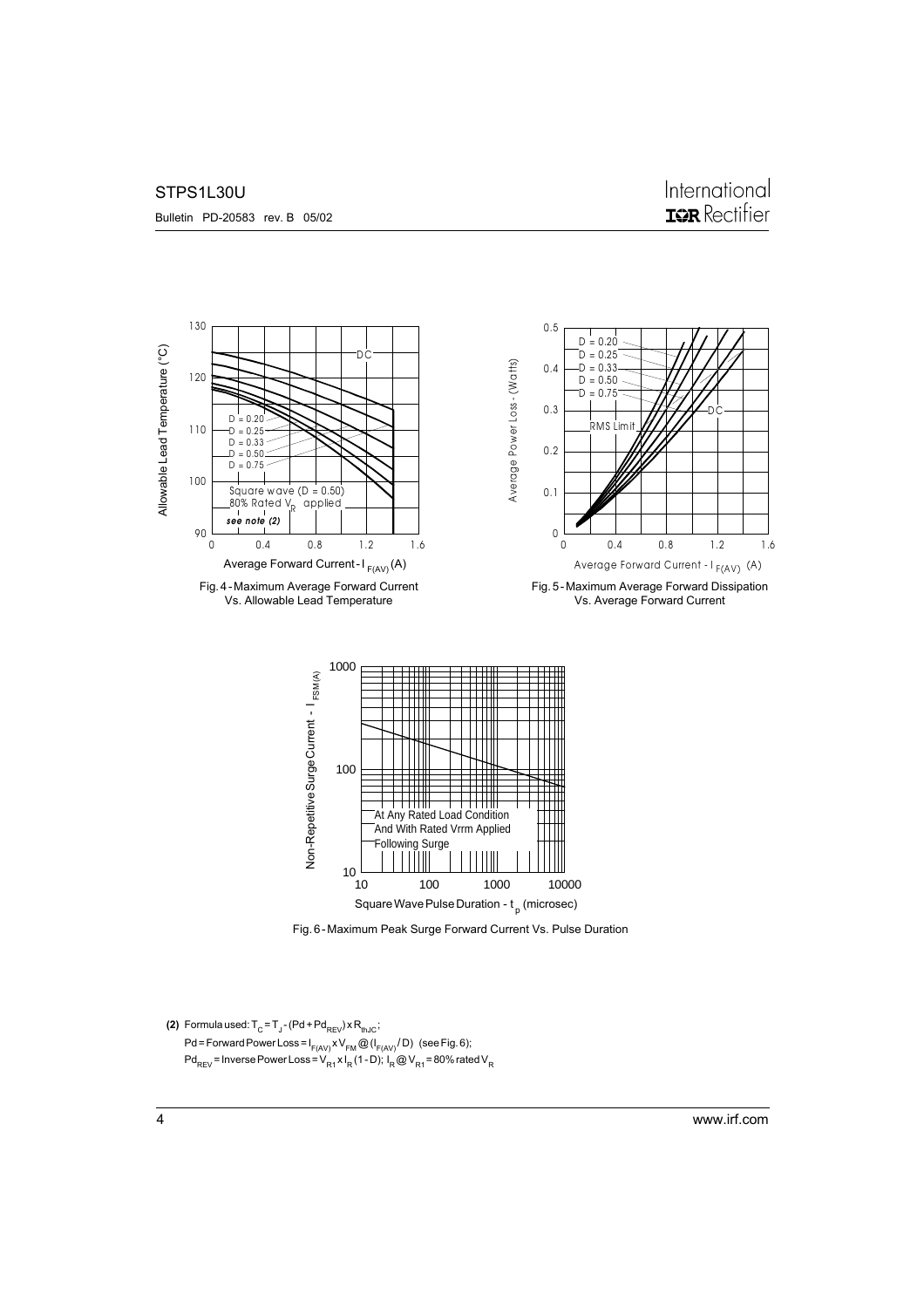⊕  $\oplus$ ↔ Æ 12 (0.47) Ø 330 (13) FEED DIRECTION 8  $(0.32)$  +  $12(0.47)$ Dimensions in millimetres and (inches)

# Tape & Reel Information

# Marking & Identification **Marking & Identification**